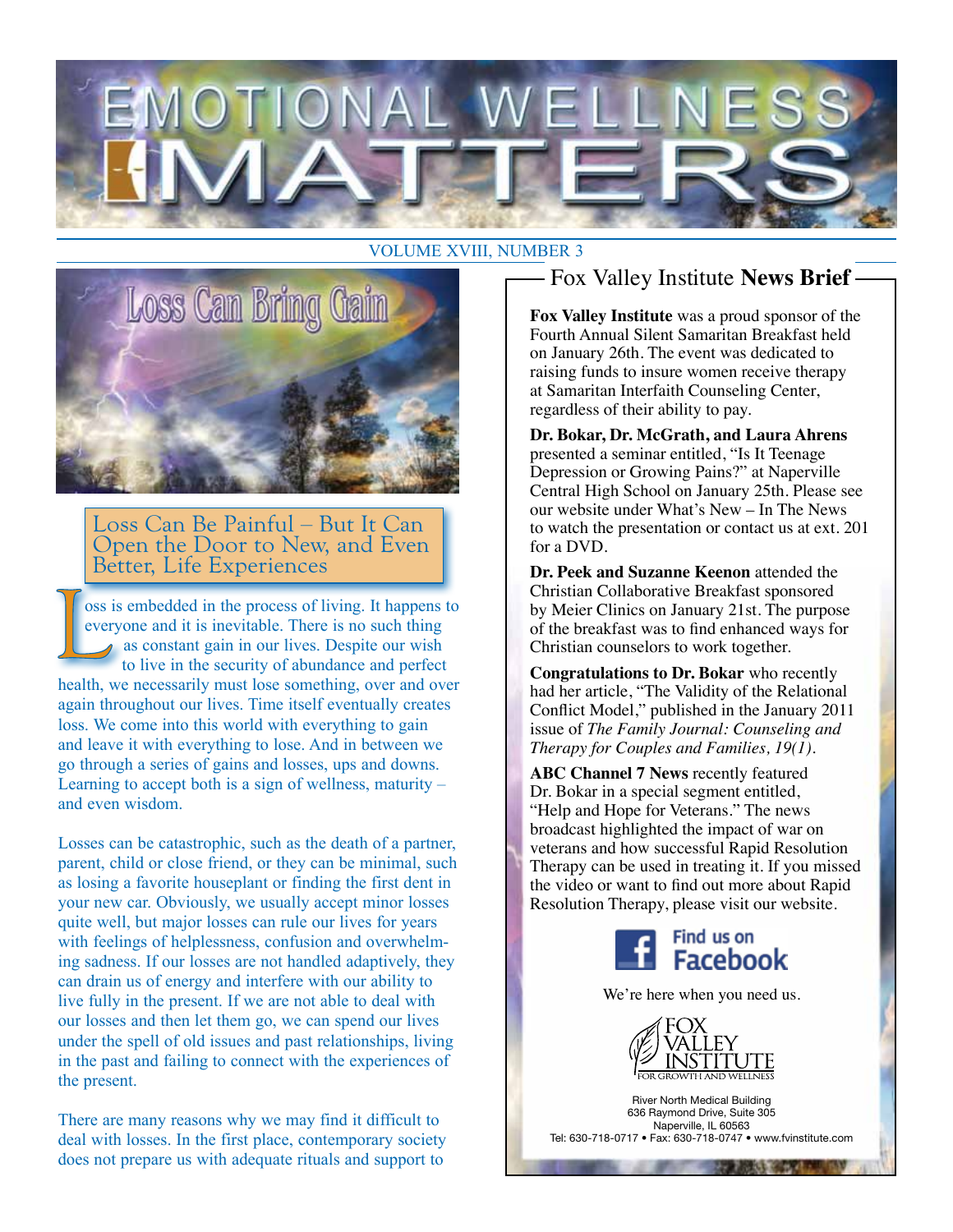help us handle loss. We focus on gaining, acquisition and the promise of the future – and there is little social support for grieving loss and letting go. Indeed, we often avoid those who suffer loss just at the time they need the most support. On a more personal level, we may have difficulty in coping with loss because we never gained the tools for accepting loss. If we have problems with self-esteem, unresolved anger, jealousy, depression, excessive dependency, or poor interpersonal boundaries, we may find it difficult to shoulder loss. When we experience a series of losses without resolving them as they come along, it may be difficult to handle yet another one.

We face numerous losses throughout the course of our lives. Some of our losses are built into the normal developmental milestones that are an expected part of the life process. Humans feel impelled to move on, to explore, to grow. But each time we move on to a new phase of life, we must lose something of the old.

Here are some of the typical lifetime losses that we experience:

- *Separation-individuation* The infant must inevitably break the early bond formed with a parent. Young children, to be healthy, must see themselves as separate beings with their own sense of identity. The separation-individuation phase is the child's first introduction to loss. If it is facilitated by a supportive parent, the child may be able to handle future losses more adaptively.
- Sibling rivalry Little babies have a special place in the life of a family. They usually get lots of attention. Older children may feel abandoned when their place in the family has been replaced by a younger sibling, and they may show aggression toward the infant or signs of withdrawal and depression.
- *Adolescence* As we grow into teenagers, we lose the old family bonds we have always known. We may begin to give more attention to our friends than to our families. Adolescence is a time of tremendous growth with the acquisition of new social skills and life responsibilities, but it is at this time that we must necessarily say goodbye to the play, the pleasures and the nurturance of childhood.
- *Friends* Friends leave especially in our mobile society. They move, or marry, or sometimes they just drift away from us. The loss of a close friend, one who has seen us through life's ups and downs, can be devastating. We may feel that a lost friend-

ship will never be replaced, but our challenge is to appreciate what we had in our old friendship, to retain our memories, and to carry our skills into other friendships in the future.

- *Marriage* Those who marry normally shift their attention and allegiance from the family they grew up in, as well as their old single friends, to the creation of a new family. Modifying the old ties to family and friends can create a severe crisis, but there is a world of exciting new possibilities to replace this loss.
- *Letting go of children* When parents watch their children grow into adulthood, they lose a part of their old sense of identity and purpose. To cling to the old parental roles past their time is to invite conflict, yet many endure this conflict rather than simply grieve their loss and then move into new life experiences.
- *Losing our parents* When our parents die, we must adjust to the stark truth that we are next in line. This can raise issues about our purpose in life and what we have accomplished. Saying goodbye to the ones who have known us the longest can dredge up very deep questions, both pleasant and unpleasant, but we can learn life lessons from this crisis and use this knowledge to build more meaningful and richer lives for ourselves.
- *Middle age* The mid-life crisis is a time of giving up those things we no longer need in life and consolidating and building on those things we value and want to make a part of the rest of our lives. The loss of youth and physical vigor can present a tremendous struggle for some people, but middle age can also be a time of sharing wisdom and pursuing pleasures one never had the time for before.
- *Growing old* The losses of old age can bring on depression. Our bodies are no longer what they once were, we retire from jobs that have been a crucial part of our lives, and we experience the deaths of family and friends. Those who have learned to deal well with loss, however, can gain from their wisdom and fully enjoy each day. For some, old age is the best time of life.

*Facing death* – The death of those we love can be

**This newsletter is intended to offer general information only and recognizes that individual issues may differ from these broad guidelines. Personal issues should be addressed within a therapeutic context with a professional familiar with the details of the problems. ©2010 Simmonds Publications: 5580 La Jolla Blvd., #306, La Jolla, CA 92037 Website ~ www.emotionalwellness.com**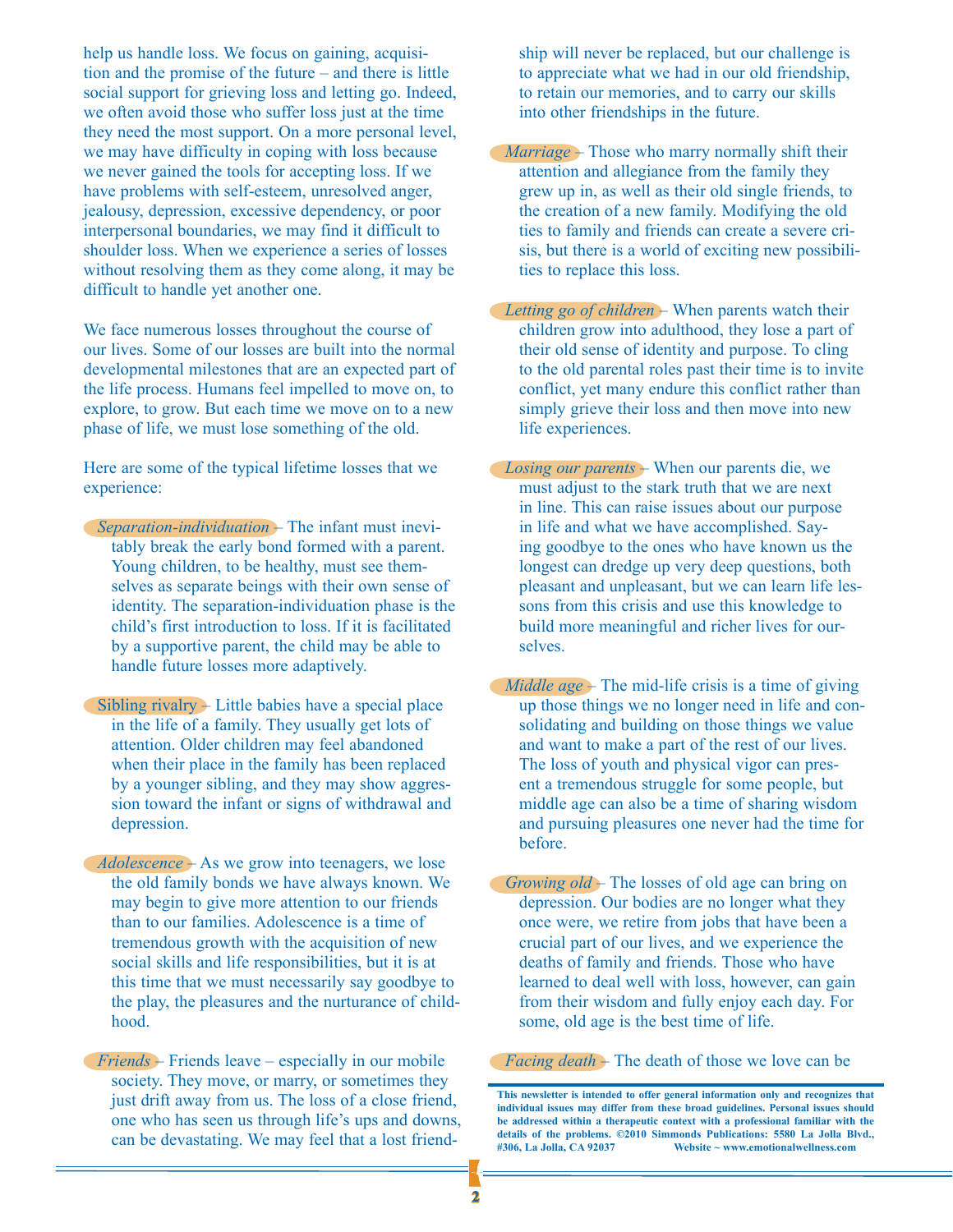the harshest loss of all. And ultimately, we must face our own death. Grieving death is a very personal experience and one of the most painful to endure. It takes time to get through it. Bereavement can be a journey into the depths of our lives that can ultimately reveal our strength of character.

D*ealing with loss is one of our most important life skills. It encourages us to explore our humility and sense of powerlessness. Grieving loss can be described as time in the shadows rather than time in the light. We need to look at life from both sides, from win and lose. When loss comes your way, remember that –* 

- *Every relationship is temporary*
- *• You need to stay aware during the adjustment to loss*
- *• Tears are a sign of strength, not weakness*
- *• It takes time to process loss*
- *• You will not always feel the way you do now*
- *• You need to share your loss with those who can be trusted*
- *• Nobody else can do this for you*
- *• You will be happy again*

### Guidelines for Dealing with Loss

The goal of the person dealing with loss is to move through the various stages of the loss process, to learn from and appreciate the impact of the loss, and to achieve closure so that life in the future can be experienced more fully with integrity, insight and wisdom. Here are a few suggestions that may prove helpful:

#### *Don't try to do it alone.*

Isolation is difficult for most people, but it is especially challenging for a person adjusting to loss. Seek out people who can be trusted and can listen well. During times of loss we need to talk and share the intense thoughts and feelings we experience when we are alone. Many people seek the help of a professional therapist who may be better prepared than most to empathize and guide the process productively.

*Submit to the loss in order to get through it.* Some people try to ignore their losses and refuse to think about them. They may feel that time itself will heal things, but this is not necessarily true. Accept the loss as an important and necessary part of your life experience. Integrating the loss into your life is a way of living completely and with integrity.

*Realize that intense feelings are normal and expected.* We may feel during times of loss that we are losing our minds and that we will never be the same again. Our dreams, fantasies, anger, tears, guilt and loneliness may be more pronounced than we have ever experienced before. But we need to expect losses to dredge up these intense feelings. Sometimes we have not achieved closure on past losses so that another loss may mean having to come to terms with both the present and previous losses. If you process the loss productively, these

#### *Seek spiritual comfort during this time.*

feelings will pass in time.

Spiritual support often makes our losses more meaningful. It is during times of loss that many people ask questions about the ultimate meaning and purpose of their lives. Meditation, prayer and reflection help us soothe the turmoil which accompanies loss.

*If possible, avoid making long-term decisions.* 

Times of crisis decrease our ability to make rational decisions. We tend impulsively to come up with plans that we think will put an end to our pain – despite the ultimate consequences. Put important decisions off until you have achieved some closure on your loss and things have settled down to a more stable pattern. If decisions are necessary, seek the advice of people who can be trusted.

#### *Take care of your health.*

During our adjustment to loss we may be more prone to letting ourselves go – and this opens the door to health problems and even accidents. Try to get enough sleep, but don't oversleep. Maintain a nutritious diet, but allow yourself some extra treats during this time since self-nurturing is also important. Be sure to exercise, even if it is only a daily walk. Avoid alcohol and drugs during times of adjusting to loss. They may provide temporary relief, but you need to stay aware as you process loss, and abusing substances will forestall this goal.